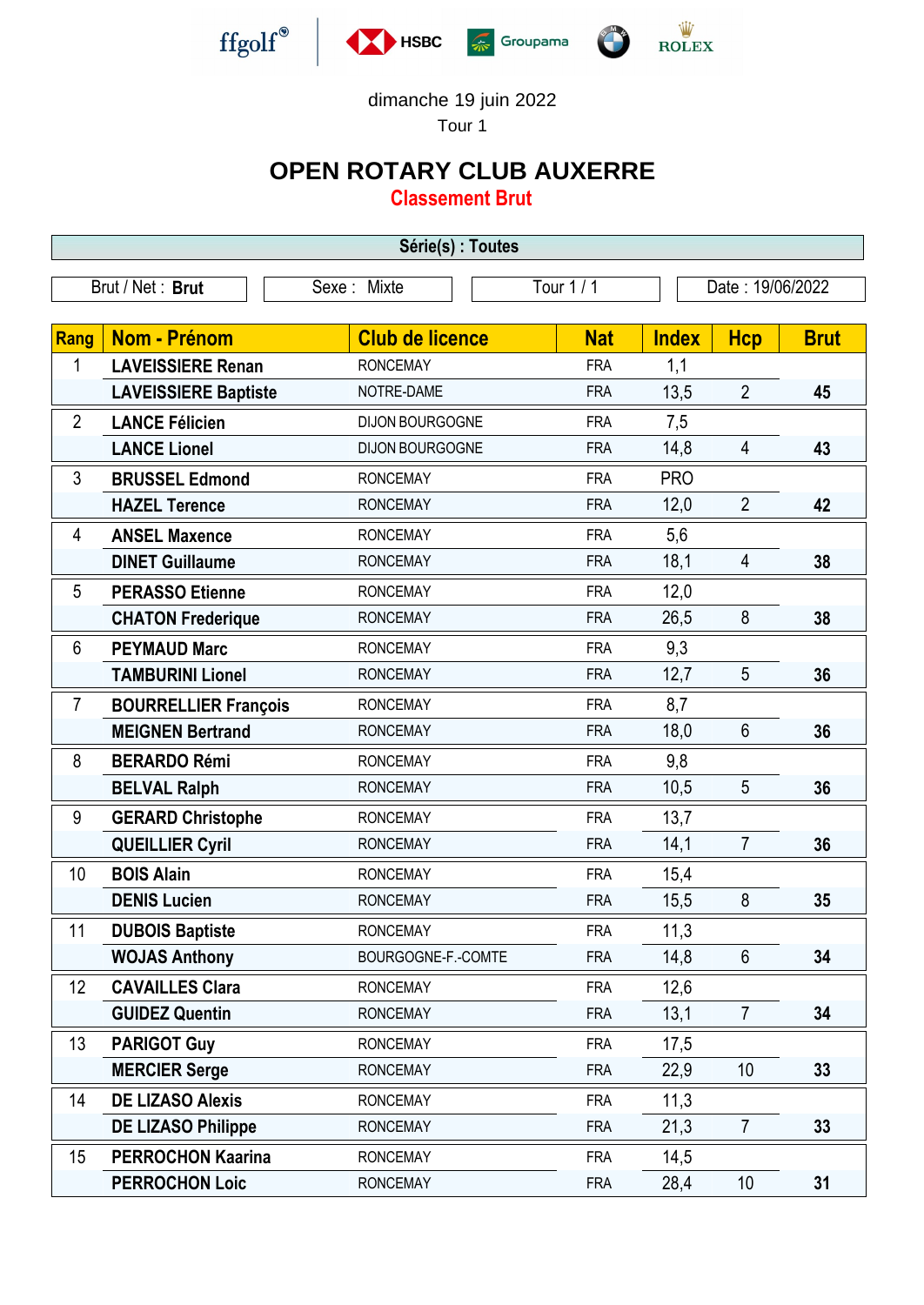| <b>Rang</b> | Nom - Prénom                   | <b>Club de licence</b> | <b>Nat</b> | <b>Index</b> | <b>Hcp</b> | <b>Brut</b> |
|-------------|--------------------------------|------------------------|------------|--------------|------------|-------------|
| 16          | <b>PICHLY Didier</b>           | <b>RONCEMAY</b>        | <b>FRA</b> | 9,3          |            |             |
|             | <b>PICHLY Alexandre</b>        | 4 ARPENTS              | <b>FRA</b> | 41           | 9          | 30          |
| 17          | <b>LAPERT Philippe</b>         | <b>TANLAY</b>          | <b>FRA</b> | 17,0         |            |             |
|             | <b>CAMU Laurent</b>            | <b>TANLAY</b>          | <b>FRA</b> | 18,0         | 9          | 29          |
| 18          | <b>PEREZ Sebastien</b>         | <b>RONCEMAY</b>        | <b>FRA</b> | 24,7         |            |             |
|             | <b>LONG Franck</b>             | <b>RONCEMAY</b>        | <b>FRA</b> | 26,0         | 13         | 29          |
| 19          | <b>OUMEDJKANE Michael</b>      | <b>RONCEMAY</b>        | <b>FRA</b> | 19,6         |            |             |
|             | <b>VIGNET Rachel</b>           | <b>RONCEMAY</b>        | <b>FRA</b> | 21,5         | 10         | 29          |
| 20          | <b>LOUIS Guillaume</b>         | BOURGOGNE-F.-COMTE     | <b>FRA</b> | 14,9         |            |             |
|             | <b>SANCHEZ Tony</b>            | BOURGOGNE-F.-COMTE     | <b>FRA</b> | 35,4         | 11         | 28          |
| 21          | <b>GARRET Isabelle</b>         | <b>RONCEMAY</b>        | <b>FRA</b> | 26,5         |            |             |
|             | <b>RUZE Sophie</b>             | <b>RONCEMAY</b>        | <b>FRA</b> | 27,0         | 14         | 27          |
| 22          | <b>GARRET Thierry</b>          | <b>RONCEMAY</b>        | <b>FRA</b> | 15,1         |            |             |
|             | <b>FORNASARI Frédéric</b>      | <b>RONCEMAY</b>        | <b>FRA</b> | 21,3         | 9          | 27          |
| 23          | <b>BOUNON Alain</b>            | <b>TANLAY</b>          | <b>FRA</b> | 28,3         |            |             |
|             | <b>BOUNON Christine</b>        | <b>TANLAY</b>          | <b>FRA</b> | 30,3         | 15         | 26          |
| 24          | <b>NAESS Dag Halvor</b>        | <b>RONCEMAY</b>        | <b>FRA</b> | 16,4         |            |             |
|             | <b>NAESS Solange</b>           | VALESCURE              | <b>FRA</b> | 54           | 14         | 25          |
| 25          | <b>COUDRAY Didier</b>          | <b>RONCEMAY</b>        | <b>FRA</b> | 28,2         |            |             |
|             | <b>LEGER David</b>             | <b>RONCEMAY</b>        | <b>FRA</b> | 30,3         | 15         | 25          |
| 26          | <b>THIBAULT Didier</b>         | <b>RONCEMAY</b>        | <b>FRA</b> | 15,6         |            |             |
|             | <b>CHIRELLI Jean Louis</b>     | <b>RONCEMAY</b>        | <b>FRA</b> | 19,0         | 8          | 24          |
| 27          | <b>LOURDIN Michel</b>          | <b>RONCEMAY</b>        | <b>FRA</b> | 20,5         |            |             |
|             | <b>ARNAUD PATRICK</b>          |                        |            | 54           | 16         | 23          |
| 28          | <b>LECOMPERE Andre</b>         | <b>RONCEMAY</b>        | <b>FRA</b> | 14,9         |            |             |
|             | <b>FERNANDES Fernand</b>       | <b>RONCEMAY</b>        | <b>FRA</b> | 31,0         | 10         | 23          |
| 29          | <b>GOMAR Norbert</b>           | <b>RONCEMAY</b>        | <b>FRA</b> | 28,5         |            |             |
|             | <b>DESMOUSSEAUX Annie</b>      | <b>RONCEMAY</b>        | <b>FRA</b> | 30,0         | 15         | 22          |
| 30          | <b>JACOB Fréderic</b>          | DIJON BOURGOGNE        | <b>FRA</b> | 21,8         |            |             |
|             | <b>DUJARDIN Donatienne</b>     | DIJON BOURGOGNE        | <b>FRA</b> | 37           | 14         | 22          |
| 31          | <b>PINETTE Béatrice</b>        | <b>RONCEMAY</b>        | <b>FRA</b> | 16,0         |            |             |
|             | <b>BREUILLE Christine</b>      | <b>RONCEMAY</b>        | <b>FRA</b> | 17,3         | 9          | 22          |
| 32          | <b>POL Gerard</b>              | <b>RONCEMAY</b>        | <b>FRA</b> | 19,8         |            |             |
|             | <b>DUC Jean-Patrick</b>        | <b>RONCEMAY</b>        | <b>FRA</b> | 31,1         | 12         | 21          |
| 33          | <b>LAINE FARON Jean-Marc</b>   | <b>RONCEMAY</b>        | <b>FRA</b> | 21,7         |            |             |
|             | <b>LAINE Sylvie</b>            | <b>RONCEMAY</b>        | <b>FRA</b> | 27,1         | 12         | 21          |
| 34          | <b>COJAN Dominique</b>         | <b>RONCEMAY</b>        | <b>FRA</b> | 22,9         |            |             |
|             | <b>MAZET-BERKROUBER Helene</b> | <b>RONCEMAY</b>        | <b>FRA</b> | 43           | 15         | 21          |
| 35          | <b>CHOLLET Léandre</b>         | <b>RONCEMAY</b>        | <b>FRA</b> | 41           |            |             |
|             | <b>DESMEDT Charly</b>          | <b>TANLAY</b>          | <b>FRA</b> | 45           | 23         | 20          |